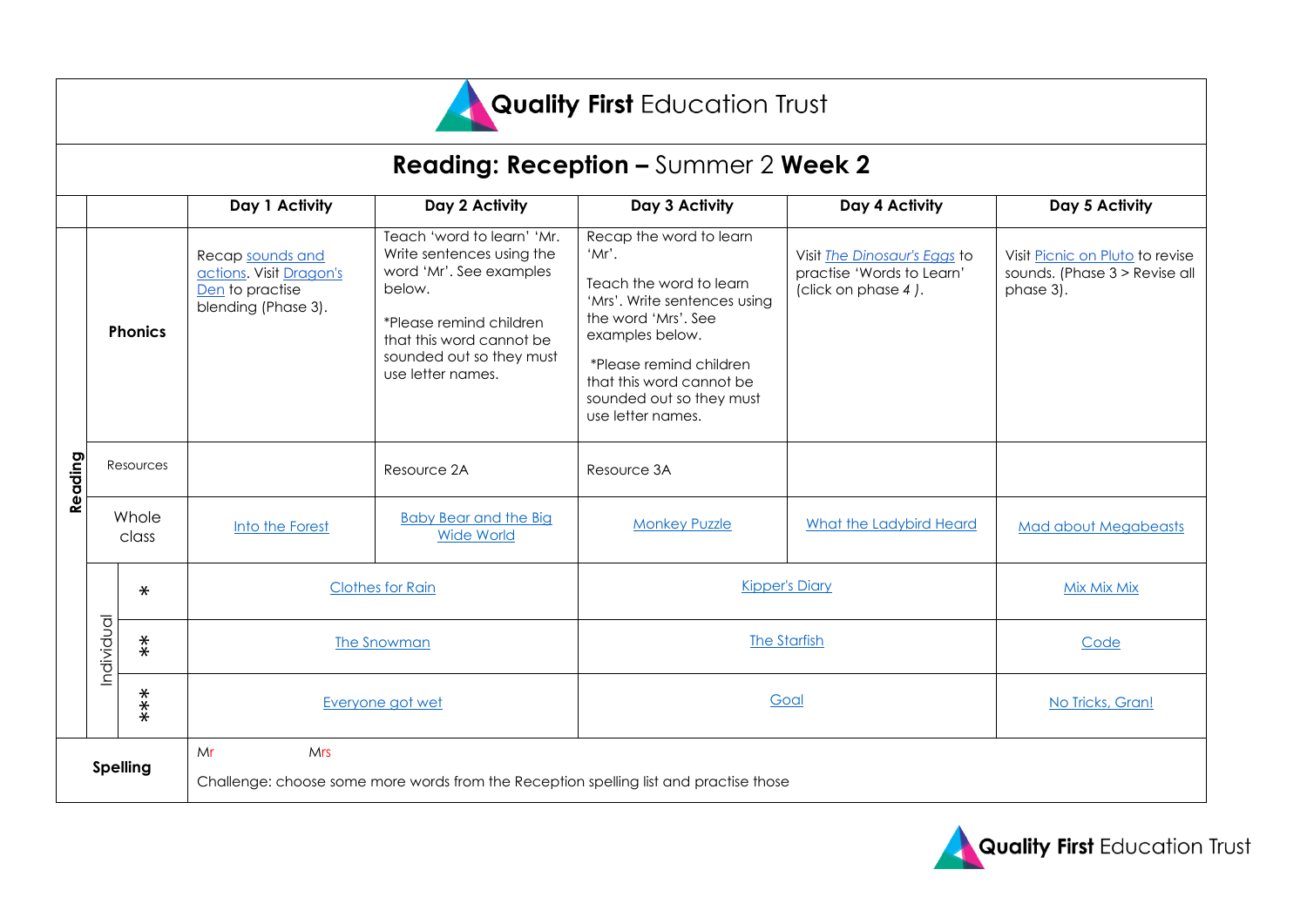**Resource 2A**



Mr

e.g. Mr Bump hurt his arm on the sofa.



Mr Strong can lift a big bag of heavy bricks.